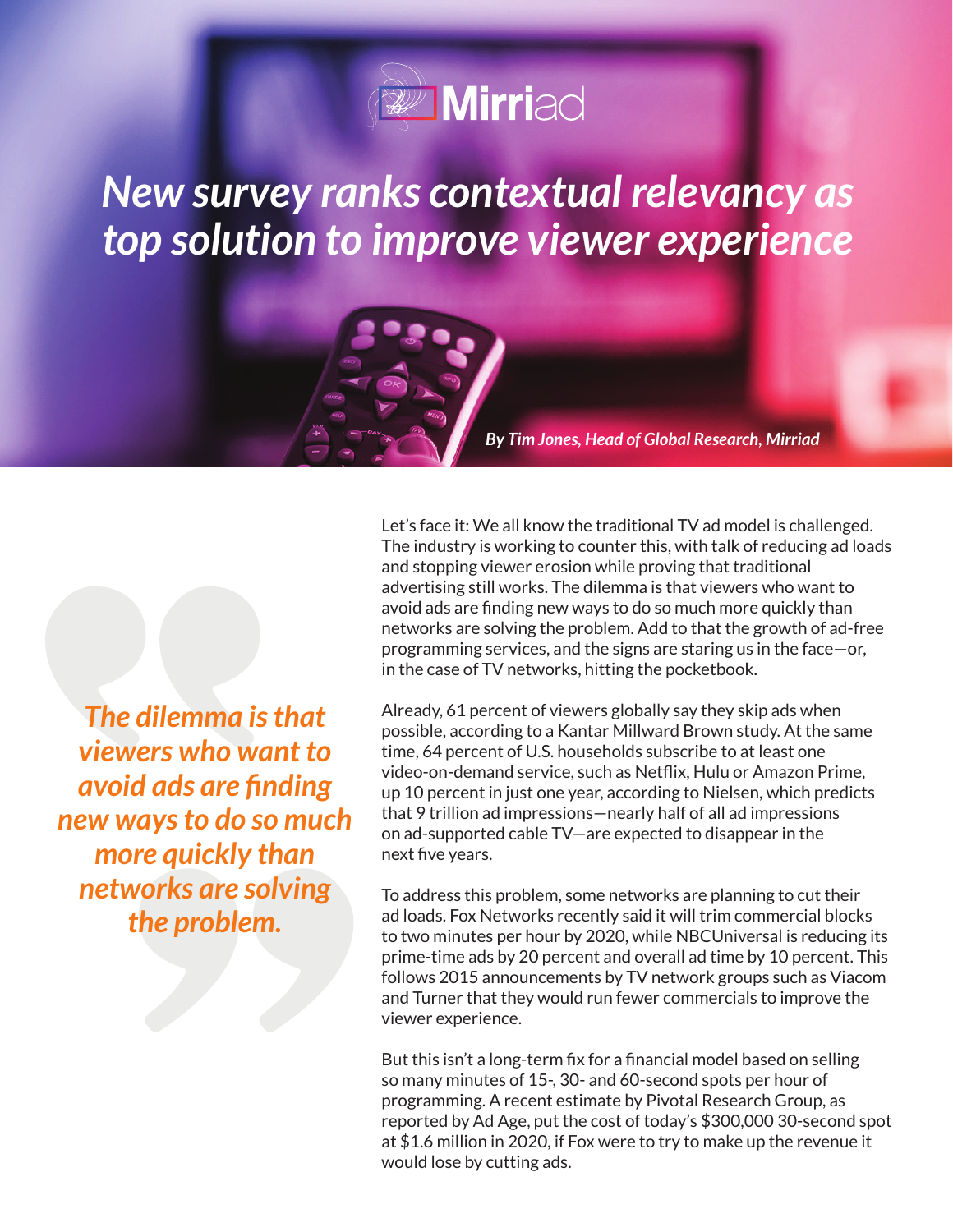# \$1.6 MILLION

The cost of today's \$300,000 30-second spot in 2020 if networks raise prices to make up for revenue from cutting ads. Another factor at play is content. SVOD services Netflix and Amazon, along with pay cable's HBO, dominated the recent 2018 Emmy Awards with high-priced content. Shows such as Netflix's "The Crown," at a reported \$13 million per episode, and HBO's "Game of Thrones," at \$15 million per episode for its final season, offer viewers high-quality content but are expensive to maintain. Add to that the subscription fatigue factor, where viewers are not inclined to keep adding subscription services, and the issue of long-term sustainability for SVOD without some other financial support comes into doubt. Yet Netflix caused a stir earlier this year when it tested video promos between series episodes, prompting outraged viewers to threaten to cancel if ads were introduced.

At the same time, ad-supported networks continue to maintain viewership when their content is compelling, such as sporting events or blockbuster programming events—but this raises the question of whether they can compete with pay services in offering high-quality, cutting-edge content, especially if they change their ad model.

#### *Timeline for cutting ad loads*



**By when do you think most broadcast and cable TV networks will have reduced ad loads?**

### *Dealing with ad avoidance*

TV services obviously need to find a way to make advertising work, and that will involve new, creative ways of thinking about the advertising model. A new survey by Mirriad finds that 72 percent of industry respondents are concerned about ad skipping; that breaks down to 79 percent of agencies and 76 percent of marketers vs. 62 percent of content distributors and networks. As for the solution, 81 percent said it's important to very important that networks improve viewers' experiences with ads rather than simply cutting ad loads.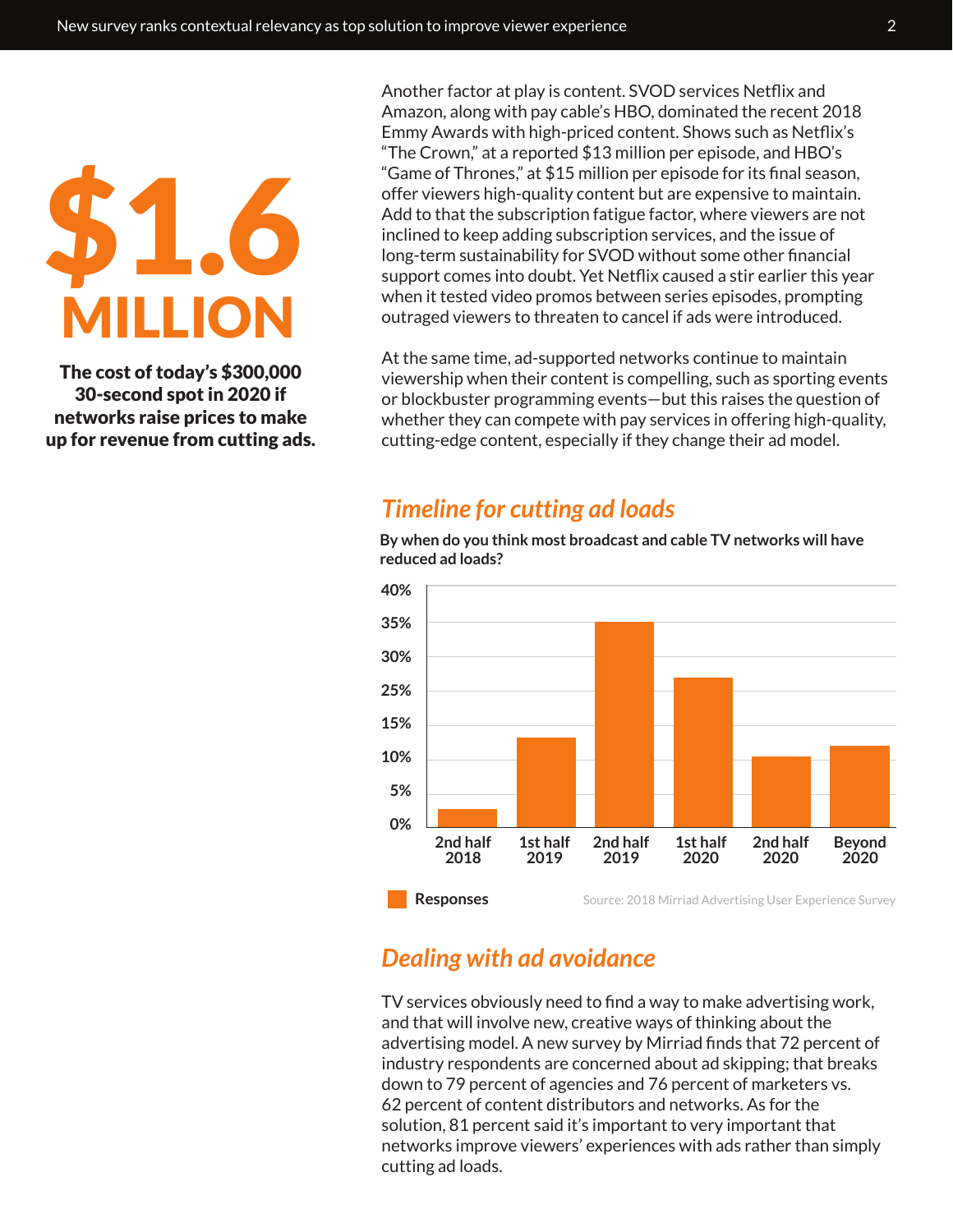## 74% SAID NETWORKS WILL REDUCE THEIR AD LOADS *Overall*

*but only*



Industry players have been banding together to come up with solutions—such as providing deeper insights showing their ads work. Turner, Fox and Viacom formed Open AP in 2017 to focus on standardizing TV audience buying, with NBCU and Univision joining this year. In addition, TV networks met in October 2017 to work on a standardized method to demonstrate that their ads work, while top industry executives have been meeting to figure out solutions to such issues as ratings erosion, measurement and digital rivals.

Yet, according to the Mirriad survey, they may be spinning their wheels. When it comes to fixing the problem of ad avoidance, respondents rejected ad load reduction in favor of improving the contextual relevancy of advertising:

- 41 percent said contextual relevancy is the top solution to focus on rather than ad reduction.
- 57 percent of brands and marketers favored contextual relevancy vs. just 33 percent of networks and distributors.
- 25 percent said creative lengths and variation would improve the viewer experience.

Overall, 74 percent said networks will reduce their ad loads but only 20 percent said it's the best solution.

### *Adjusting the current ad model*

What aspect do you think networks should focus on to improve viewer experience?

9%

◯ Ad loads

26%

**Other** 

Contextual relevancy Creative lengths/variation

42%

### *Cutting ad loads*

What will be the result of TV networks' standard in-pod ad lengths getting shorter?